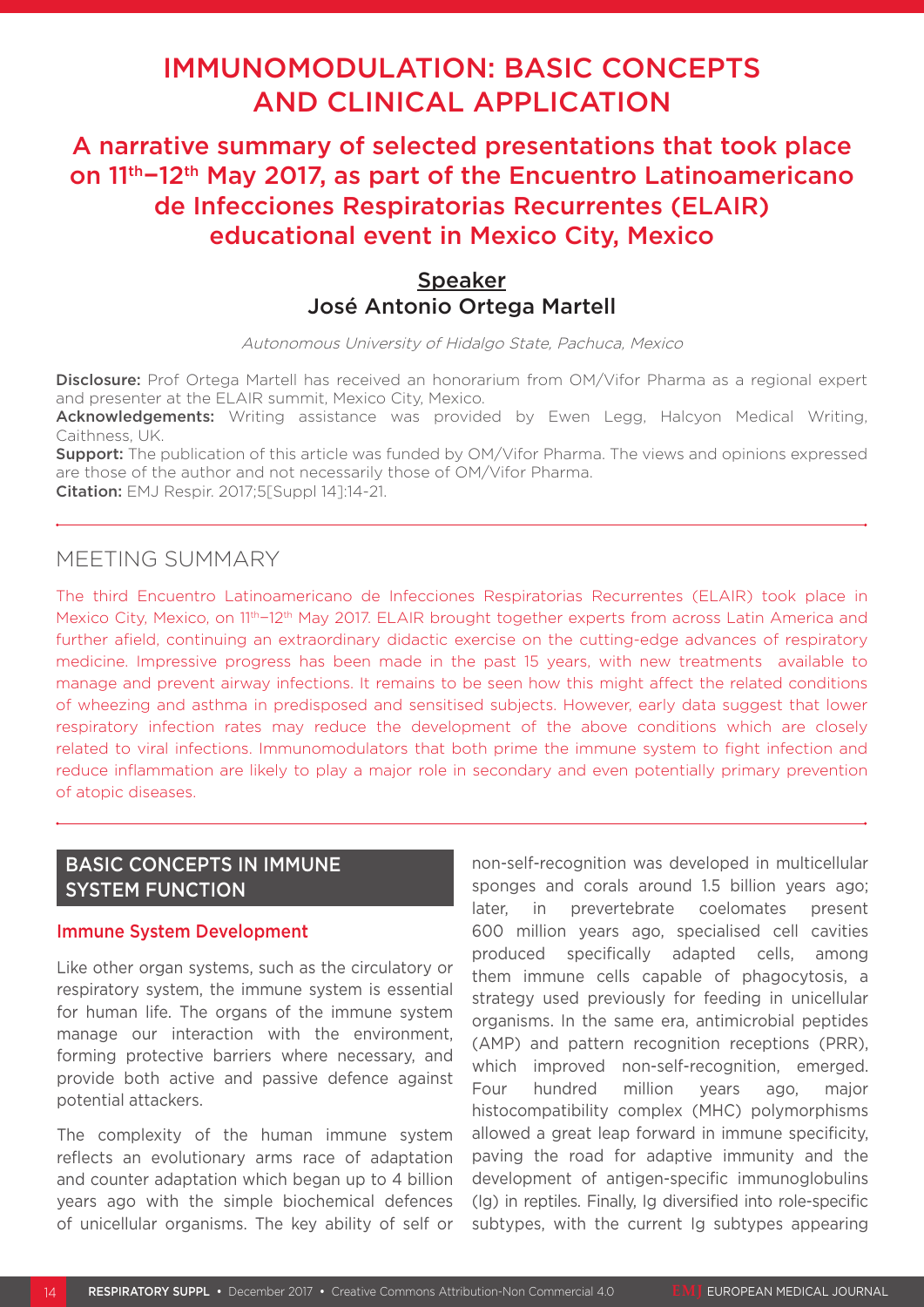in mammalian species approximately 200 million years ago.

The species-level evolution of the immune system driven by genetic changes is reflected in a microcosm by the ontogenic evolution of each person's individual immunity. Ontogenic immune maturation occurs through epigenetic changes both *in utero* and throughout life. Indeed, even before fertilisation, sperm utilise potent immunetolerising strategies to evade the female immune system and allow zygote formation; the mother's immune system must likewise develop tolerance mechanisms to the alloantigens in the resulting zygote and fetus. During and after birth, the baby will be exposed to a host of antigens over a rapid period, the nature of which will affect immune-system maturation. Mode of birth, namely vaginal versus caesarean, changes the exposure to microbiota, thereby modifying the immune system; the immune system is also influenced by the baby's developing microbiome which, in turn, has a strong influence on immune system development.<sup>1</sup> In addition to the well-known direct effect of colostrum on immunity in the newborn, breastfeeding also modifies the baby's microbiota. Breastfed babies have a more diverse gut microbiome, which in turn aids both immune development and homeostasis. This homeostatic effect of the gut microbiome continues throughout life, making maintenance of diversity and avoidance of deleterious factors, such as excessive antibiotic use, an important factor in maintaining a healthy immune system.

Epigenetic changes continue during childhood with the immune system reaching its functional peak in young adults. Following maturation, the major function-altering events in the immune system include the aforementioned reproductive immunotolerance and immunosenescence, the latter defined as the ageing process of the immune system. Immunosenescence increases the risk of infection and loss of control of inflammatory processes, which may predispose to heart disease, stroke, and Alzheimer's disease, as well as some forms of neoplasia. In addition, autoimmunity increases with age, resulting in an additional risk of disorders such as rheumatoid arthritis, myasthenia gravis, and diabetes. To put this risk into context, the lifetime risks of cancer and autoimmune disease in developed countries are estimated at 30% and 10%, respectively.

#### Structure and Function of the Immune System

While infection control is a key immune system function, it is not its sole purpose; the repair of tissue and disposal of damaged or neoplastic cells are also fundamental roles of the immune system. Supporting the development of the gut microbiome, which in turn supports proper immune function, is a further crucial task. These disparate roles are interdependent, as illustrated by the repair of tissue following immune-related inflammation or the removal of cells infected by viruses, and the harmonious activity of these roles is central to proper immune function. Like many organs and systems, the overriding function of the immune system is adapting to maintain homeostasis in a constantly fluctuating environment. This adaptive imperative is likely to be the reason behind the conservation of the manifold immunological strategies developed during the evolutionary process.

Discussion of immunity often focusses on innate and adaptive responses, missing the equally important constitutive immunity. Constitutive immunity is stimulus-independent, consisting mainly of barriers, while innate and adaptive immunity are stimulus-dependent responses. The innate system is characterised by a fast but non-specific response, while the adaptive system acts more slowly but with a specific and more efficacious response that confers long-term immunity. Constitutive immunity includes epithelial barriers such as the skin, mucociliary transport, natural AMP, and antimicrobial enzymes like lysozyme. Innate immunity comprises innate lymphoid cells (ILC), complement, mast cells, neutrophils, eosinophils, and basophils. The major effectors of the adaptive immune system are the multiple T and B lymphocyte subtypes, the latter of which produce Ig. As with immune system functions, the classes of immunity are interdependent and overlapping. Innate and adaptive immunity must function in unison with different detector and effector cells working in concert and harmony, similar to musicians in a cellular symphony. Some cell types cross over, with dual roles in both modes of immunity.

### Constitutive Immunity

The tight junctions between cells of the body's various epithelial barriers protect against passage of viruses, bacteria, fungi, and allergens. The production of mucus by goblet cells and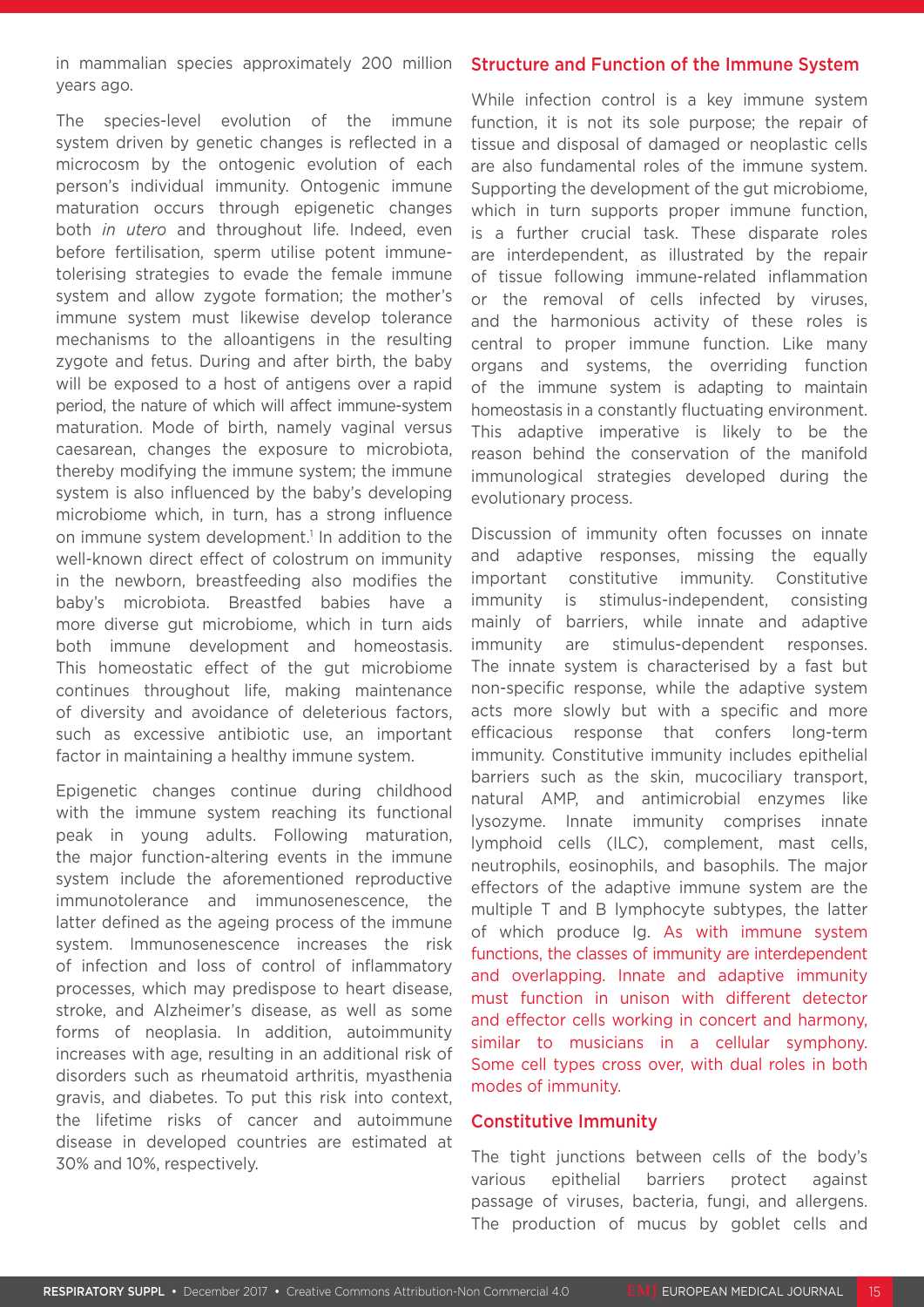the co-ordinated movement of cilia facilitate the mucociliary transport system, further impeding the entry of pathogens and allergens and aiding in their expulsion. Sufficient humidity, correct temperature, and proper viscosity of the mucus are all key factors for the function of the mucociliary transport system.

AMP are anti-infective proteins produced at the constitutive barriers and are active against both Gram-positive and Gram-negative bacteria; in addition, AMP can attack the viral envelope, fungi, protozoa, and even cancer cells. AMP also have an immunomodulatory role, producing a chemotactic effect, helping to reduce inflammatory response and aid its resolution, and interacting with and moderating the adaptive immune response. AMP also help to regulate the microbiota and function by two principal mechanisms: the formation of transmembrane pores, which has a cytolytic effect, and the penetration of the cell membrane and disruption of essential processes through binding intracellular molecules.

#### Innate Immunity

Activation of PRR is a primary stage in initiating the innate immune response. There are several types of PRR; however, externally expressed toll-like receptors (TLR) are one of the most important types. TLR recognise products known as pathogen-associated molecular patterns (PAMP) and begin a rapid response. Following activation, internal signal transduction cascades involving MyD88 and Trif lead to proinflammatory cytokine release. These cytokines then activate neutrophils and macrophages which clear the pathogens.

Activated neutrophils will move to the pathogen via chemotactic mechanisms before adhering to, endocytosing, and digesting the pathogen via the process of phagocytosis. Neutrophils also combat infections through the release of antimicrobial compounds via a process known as degranulation. The final antimicrobial tactic of neutrophils is the release of neutrophil extracellular traps (NET). These NET comprise webs of DNA which contain antimicrobial products and trap microbes, forming a physical barrier, particularly in the blood. The NET can either be released while the neutrophil continues to function or upon cell death by lysis in a controlled form of apoptosis, known as NETosis. The NET released by the sacrifice of neutrophils not only trap pathogens and toxins, but also promote their disposal and tissue repair. In comparison, macrophages are simpler cells, depending on

phagocytosis to trap micro-organisms before merging their prison-like phagosomes with lysosomes, creating phagolysosomes where the micro-organisms are digested. However, even these simpler cells have other metabolic roles within innate immunity.

Natural killer (NK) cells actively monitor cells, checking for a ubiquitous molecule alongside the MHC Class I molecule and killing all cells that lack this molecular 'off' switch. Both viral infection and neoplastic processes may result in the loss of MHC Class I. NK cells form the ILC-1 cell group, alongside ILC-2 cells that help control extracellular pathogens and ILC-3 cells that have roles in inflammation, antimicrobial defence against fungus and bacteria, and tissue homeostasis. The ILC lie close to epithelial barriers and appear to have a role in maintaining barrier function; dysfunction of ILC has been linked to allergic conditions associated with the epithelium, such as asthma or psoriasis.

ILC are phylogenically and functionally related to cells of the adaptive immune system, sharing the same precursor cells and roles in fighting infection. T helper (Th)2 cells are functionally related to the ILC-2 group, Th22 and Th17 are related to the ILC-3 group, and Th1 cells are related to the ILC-1 group, which also contains NK cells. The feature that differentiates the innate and adaptive cells is the expression of antigen-specific receptors by Th cell groups.

### Adaptive Immune System

The two major classes of effector cell in the adaptive immune system are the T and B lymphocytes. T cells mount a relatively rapid specific cytotoxic response, while B cells proliferate and produce Ig to target infection. T cell activation begins with dendritic cells, a type of specialised macrophage that presents antigens alongside MHC Class II and costimulation molecules. The antigen presenting dendritic cells first phagocytose pathogens before coupling their antigens to MHC II. T cells, which recognise the antigen, are then activated, triggering an adaptive response.

Due to their antigen specificity, naïve T cells spend many hours moving within and between lymph nodes, scanning dendritic cells and searching for their antigenic ligand.2 Cytotoxic T cells activated by dendritic cells directly target virus-infected or neoplastic cells, while activated Th cells recruit and attract additional lymphocytes by releasing cytokines. The initial rapid effector T cell response, which confers immediate protection, is followed by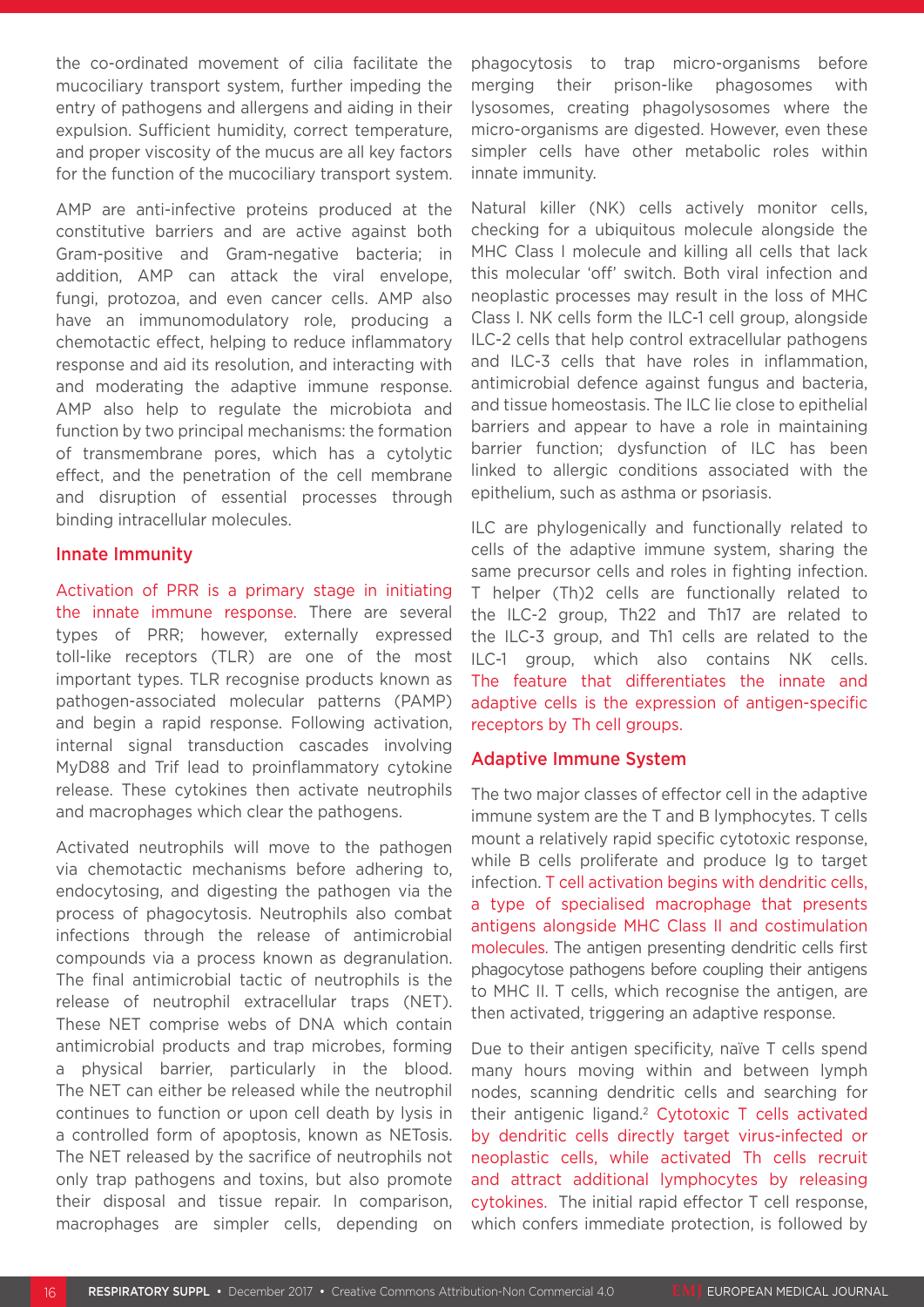a slower memory T cell response, which protects against attack by the same pathogen in the future.

Different types of Th cells release different cytokines and activate different downstream effector cells. Th1 cells recruit cytotoxic T cells, IgG-bearing B cells, and macrophages, principally defending against intracellular micro-organisms. In comparison, Th2 cells recruit eosinophils, mast cells, and B cells bearing IgG, IgA, and IgE, defending against extracellular pathogens, including parasites, and regulating the allergic response; the Th1 cytokine cascade inhibits Th2 activity and vice versa. Another important Th subtype is the Th17 cell, which plays a role in tissue inflammation, autoimmunity, and defence against extracellular pathogens.

Like the immune system, Th cells must remain in balance, and T regulatory (Treg) cells play an important role in maintaining this balance. When a specific immune response is mounted, one Th type may dominate the immune landscape to curb a particular form of infection, and Treg cells restore balance following resolution of the immune response. As well as controlling excessive activity, regulatory immune cells control the migration of effector cells from the lymphoid tissue to the mucosa, where defence against invading pathogens is finalised. Persistent imbalance in Th cell populations is associated with autoimmune disease.

B cells are the other major class of adaptive immune-effector cell, with a principal role of antibody production. The most common antibody response occurs through a T cell-dependent pathway, where B cells resident in the germinal centre of lymphoid follicles are activated by follicular Th cells. Activated B cells proliferate, often differentiating into plasma blasts that produce IgM for a rapid but weak affinity Ig response. The next step of the antibody response involves differentiation into long-lived plasma cells, rapid proliferation, and affinity maturation, which improves the affinity of the antibodies produced. At this stage, isotype switching of antibodies also occurs; for example, between IgM and IgG-type antibodies. Different Ig subtypes are functionally specialised; for example, IgE is specialised to defend against parasitic pathogens, while IgA acts at the mucosa where it is released and then binds to a secretory component allowing prolonged activity in the harsh proteolytic environment. Following the initial antibody response, memory B cells will be produced, conferring long-term immunity. It is important to note that the effector and memory

stages of immunity are not limited to T and B lymphocytes. These stages are reflected in the regulatory cell classes that prevent excessive immune activity, with memory regulatory cells persisting long-term and awaiting activation by antigens alongside memory T and B cells.

#### Atopy and Allergy

Multiple predisposing factors result in an allergic response and genetic predisposition and epigenetic changes may both play a role. Diet, the microbiome, and environmental factors, such as pollution, are also likely to be involved. Dysfunction in the Treg environment may result in an imbalance in Th populations, which contribute to an allergic response. The genetic predisposition to produce IgE in response to common allergens is known as atopy. For allergy to occur, atopy must be combined with sensitisation by an allergen, which is then followed by hypersensitivity involving inadequate regulatory control of the response against the allergen. The final inflammatory stage of the allergic response is that recognised by patients as an allergic reaction, and involves the symptomatic presentation of allergic conditions such as atopic eczema, allergic rhinitis, and allergic asthma.

## The Rationale for the Use of Immunomodulatory Prophylaxis in Daily Clinical Practice

Respiratory tract infections (RTI) have become a clinical priority due to the substantial associated societal and personal burden of disease.<sup>3,4</sup> Their effect is particularly grave in conjunction with serious chronic conditions, with over three quarters (78%) of exacerbations in chronic bronchitis and chronic obstructive pulmonary disease being due to RTI.5 Treatment of RTI is principally directed at symptom relief, using agents such as non-steroidal anti-inflammatory drugs to control fever and inflammation; however, antibiotics may be used to directly combat the infection when bacteria are the causal agents.

Viruses cause >80% of RTI; however, patient and family pressure can often cause physicians and pharmacists to prescribe antibiotics when evidence of bacterial infection is lacking.<sup>6,7</sup> Such excessive use of antibiotics has contributed to antimicrobial resistance and, therefore, a global reduction in the use of antibiotics is an urgent priority. In this context, the use of prophylactic antibiotics should be limited to exceptional circumstances, such as in patients with primary immunodeficiency or failure of the immune system, for instance,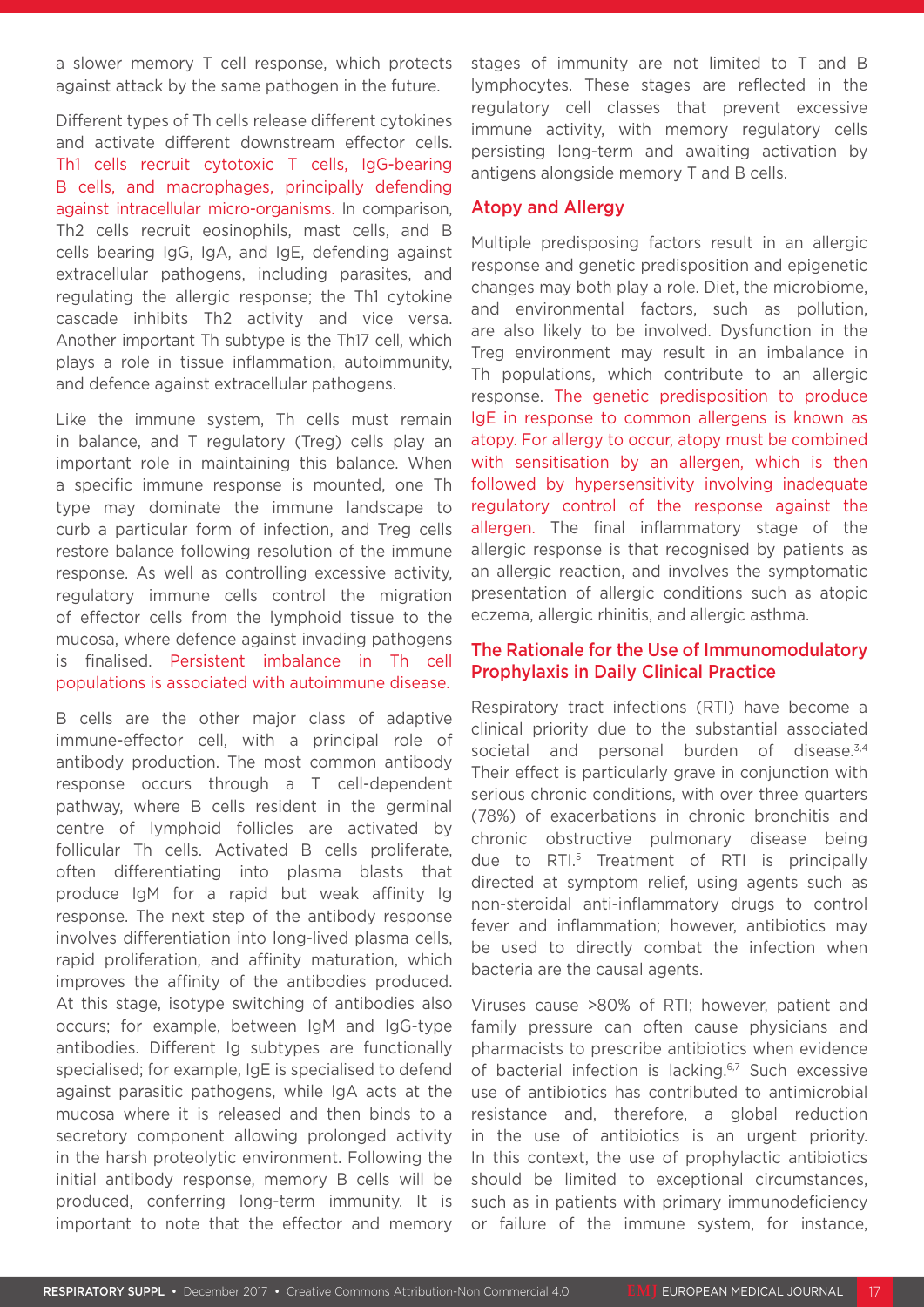in HIV-infected patients. Antimicrobial resistance makes the need for prophylactic strategies more pressing. Preventive measures against RTI include education, medical or surgical interventions, and both non-specific and specific immunomodulation.

#### Prevention of Respiratory Tract Infection

Behavioural interventions may be effective in reducing infection rates through a focus on parental education, encouragement of breastfeeding, and the reduction of modifiable risk factors, such as smoking in high-risk adult populations.<sup>8,9</sup> Other modifiable risk factors that may be targeted in public health campaigns include exposure to pollutants, avoidance of overcrowding, and treatment of concomitant medical conditions.10-13

For certain pathological conditions, targeted medical interventions, such as vaccination, do have a role and are strongly recommended where available.14-16 Unfortunately, vaccinations are not available for the majority of pathogens responsible for common RTI.<sup>17</sup> Surgical interventions, such as

tonsillectomy, will likely continue to have a place in the prevention of specific recurrent infection, but this should continue to be a last-resort option.

Non-specific immunomodulation is a longstanding approach for the prevention of RTI and is now gaining increased prominence. The non-specific approach broadly reinforces the ability of the immune system to fight infection and various types of immunomodulators have been developed, including plant-derived substances, bacterial lysates, bacterial ribosomal preparations, thymic derivatives, synthetic peptides, and chemical substances.18 The quality of evidence for immunomodulators varies significantly; for example, despite use since the 1920s, evidence for the clinical benefit of *Echinacea* in treatment of rhinosinusitis has yet to be demonstrated.<sup>19</sup> Data from the well-respected Cochrane collaboration indicates that immunomodulators based on extracts from bacteria that commonly cause RTI have the strongest evidence base.<sup>20-23</sup> In addition, bacterial lysate immunomodulators have been used in Europe for >30 years.



#### Figure 1: Immune system activation by oral bacterial lysates.

APRIL: a proliferation-inducing ligand; BAFF: B cell activating factor; IgA: immunoglobulin A; TGFβ: transforming growth factor beta; TLR: toll-like receptor; TSLP; thymic stromal lymphopoietin. *Adapted from Pfefferle et al.24*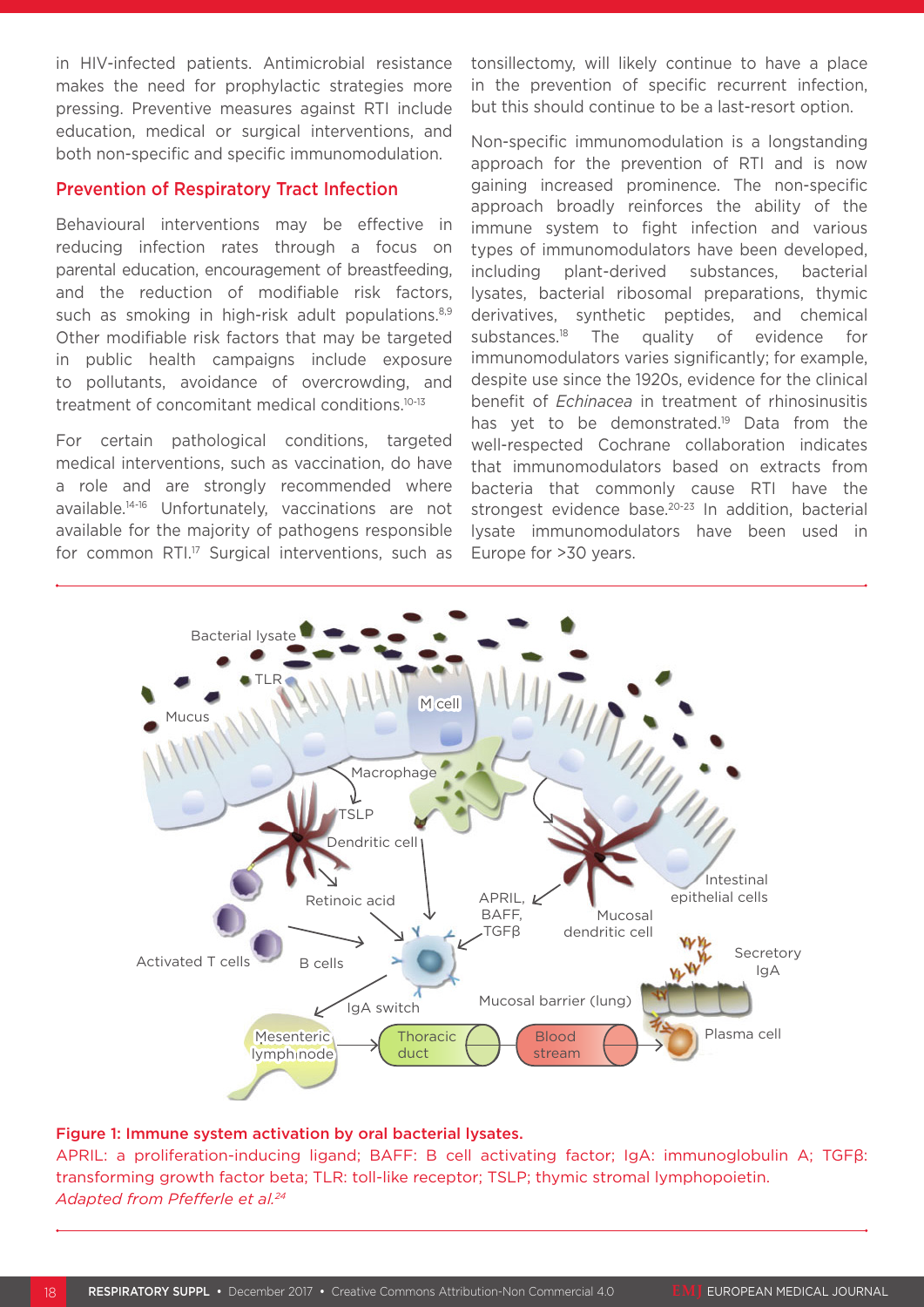# BACTERIAL IMMUNOMODULATORS: MODE OF ACTION

Bacterial lysates contain PAMP and other antigens capable of activating the innate and adaptive immune system (Figure 1). M cells located in the gut mucosa transport antigens to specialised antigen presenting dendritic cells and macrophages; dendritic cell processes also infiltrate the mucosal barrier, allowing direct trapping of antigens, and TLR expressed by gut epithelial cells may also be activated following oral administration of bacterial lysates.24 As previously noted, dendritic cells are important for the activation of T lymphocytes, including Treg lymphocytes, which in turn activate B lymphocytes allowing the production of IgA, the key secretory Ig of the mucosal system (Figure  $1$ ).<sup>24</sup> In addition, the improved mucosal activity of secretory IgA is derived from the secretory component that protects the antibody from degradation by proteolytic enzymes in the mucosa. Following detection of bacterial-lysate derived PAMP, the common mucosal immune system allows the spread of these gut-derived immune activities to lymph nodes in the mesentery and the chest, distributing antimicrobial activity to other mucosa.25

Immunomodulation by bacterial lysates involves both induction of immune system effector cells and activation of immunoregulatory cell classes. This effect mirrors that of the commensal microbiota, which both stimulate immune system maturation and reduce allergic sensitisation. Bacterial lysate immunomodulators induce immune-effector cells, reducing infection, and activate immunoregulatory cells, reducing inflammation. Evidence from *in vitro*, *in vivo*, and human trials indicates that the immunomodulatory effects of bacterial lysates induce effector cells in both the innate and adaptive immune system and their respective regulatory dendritic cell and regulatory T and B cell populations.26 Much of the immunomodulatory response is dependent on the previously mentioned TLR, expressed on epithelial cells, dendritic cells, macrophages, monocytes, and T and B lymphocytes. The type of TLR that is activated determines the downstream activity; production of cytokines raises an inflammatory response against pathogens, chemokines attract cells to the site of infection, and regulatory cytokines, such as interleukin (IL)-10, help to control inflammation.26

The innate response involves synergistic activation of TLR-4, TLR-2/6, TLR-9, and TLR-7/8. TLR-4 and 9 are the most extensively studied and evidence suggests that TLR-9 may be active in immunoregulation. Chemokines CXCL-1, CXCL-6, and CXCL-8 attract neutrophils that help fight bacteria and the activation of cytotoxic ILC-1 group cells improves both antibacterial and antiviral responses. Proinflammatory and antiviral cytokines induced by immunomodulators such as OM-85 as part of the innate response include IL-1β, IL-6, and tumour necrosis factor α, and IL-12, interferon (IFN)-α, IFN-β, IFN-γ, respectively.26

Bacterial lysate immunomodulators also induce cytokines related to the adaptive immune system including the B cell-activating cytokines IL-10, B cell activating factor (BAFF), and IL-6. Activation of the adaptive Th and B cell classes by immunomodulators has been demonstrated, as has the Ig response cascade of rapid IgM production, followed by IgG and IgA. Alongside IgA, which is central to the mucosal immune response, IgG has the advantage of being more widely distributed and providing a longer humoral memory response.26

The immunoregulatory effects of bacterial lysate immunomodulators involve maturation of both plasmacytoid and myeloid dendritic cells, indicated by the presence of T cell regulatory proteins CD80 and CD86. Activation of CCR7 has been demonstrated and is key for the migration of dendritic cells to mesenteric lymph nodes and bacterial-lysate related activation of CD4+ CD25+ FOXP3+ Treg cells has also been verified *in vitro*. There are several subpopulations of these regulators, like Treg 1, that predominantly produce IL-10, and Th3 cells that produce transforming growth factor beta (TGF-β). IL-10 is very important for the production of antibodies and for the control of inflammation, while TGF-β is necessary for lymphocyte maturation and IgA production. Regulatory cell expression of the chemokine receptor CCR9, which helps cells to migrate towards the mucosas, is also increased by immunomodulators.<sup>26,27</sup>

### Mechanistic Data for the Bacterial Lysate Immunomodulator OM-85

OM-85 is the best-studied of the bacterial lysate immunomodulators.<sup>20</sup> Data from Navarro et al.<sup>27</sup> demonstrates activation of dendritic cells in the intestinal mucosa by OM-85 leading to antigen presentation and maturation of T cells to Th2 cells in a mouse model. These Th2 cells support B cells in the production of secretory IgA, before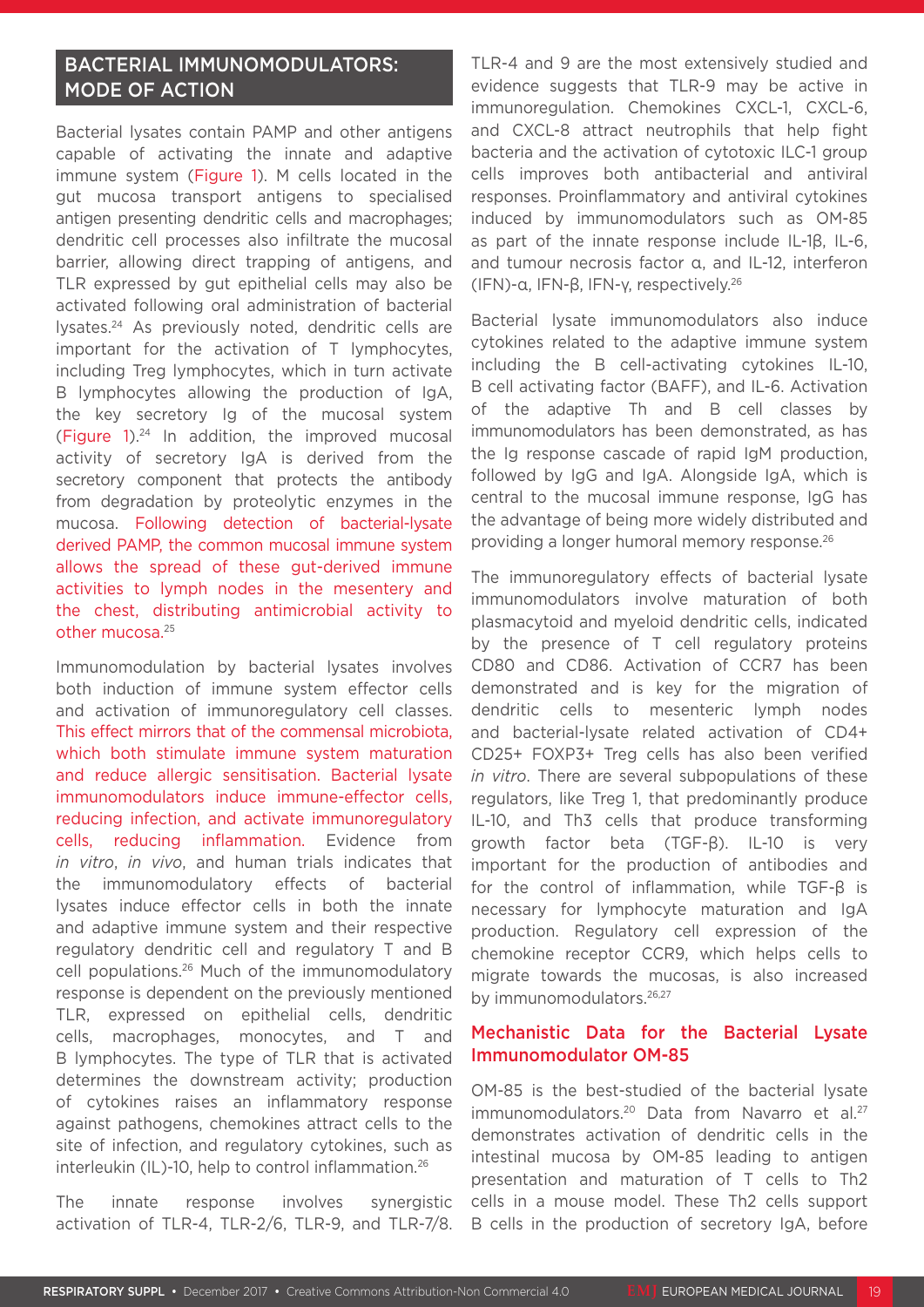migration to the airway mucosa where they continue producing secretory IgA as well as TGF-β. Alongside the aforementioned functions, TGF-β aids tissue repair through activation of fibroblasts. The dual pro-immune/anti-inflammatory immunomodulator model is exemplified by the Type 1 regulatory T cell-related production of anti-inflammatory IL-10, induced by OM-85.<sup>27</sup> This mouse data has been replicated in chronic obstructive pulmonary disease patients, where OM-85 induced a synergistic increase in the production of IL-10 under proinflammatory conditions.<sup>28</sup> OM-85 also acts in a modulatory manner on molecular assemblages, known as inflammasomes, which are gaining increasing importance as key initiators of inflammation. Inflammasomes are sets of molecules that assemble inside the cell in response to infection, tissue damage, or metabolic imbalance, to activate the major inflammatory cytokines, IL-1β and IL-18, amongst others. Inflammasome assembly principally depends on three classes of molecules: a sensor molecule, an adaptor protein, and caspase 1. In the majority of currently described inflammasomes, the sensory molecules are nodlike receptors, a PRR related to TLR but located

within the cytoplasm rather than on the cell surface. NOD-like receptors trigger inflammasome formation, where they assemble alongside adaptor proteins and pro-caspase 1; inflammasome formation results in pro-caspase 1 conversion to activated caspase-1. The subsequent protease activities of caspase-1 then result in fragmentation of the IL-1β and IL-18 precursors and their subsequent activation (Figure 2).

In a recent study, incubation of dendritic cells with OM-85 induced a pre-activated state in two inflammasomes important in viral airway disease, with no increase in pro-caspase levels. The authors suggested that this primed state may aid the inflammatory response following viral infection. In line with this hypothesis, production of antiviral IFN-β was also demonstrated in dendritic cells via OM-85-induced stimulation of the previously mentioned TLR Trif and MyD88. OM-85 also resulted in decreased release of inflammasome-dependent inflammatory cytokine IL-1β and reduced neutrophil, eosinophil, and macrophage activity, in a model of bacterial infection using challenge with lipopolysaccharide and the adjuvant alum.<sup>30</sup>



#### Figure 2: Inflammasome formation leads to the activation of inflammatory cytokines.

DAMP: damage-associated molecular patterns; IL: interleukin; PAMP: pathogen-associated molecular patterns; NLR: NOD-like receptor; TLR: toll-like receptor. *Adapted from Shao et al.29*